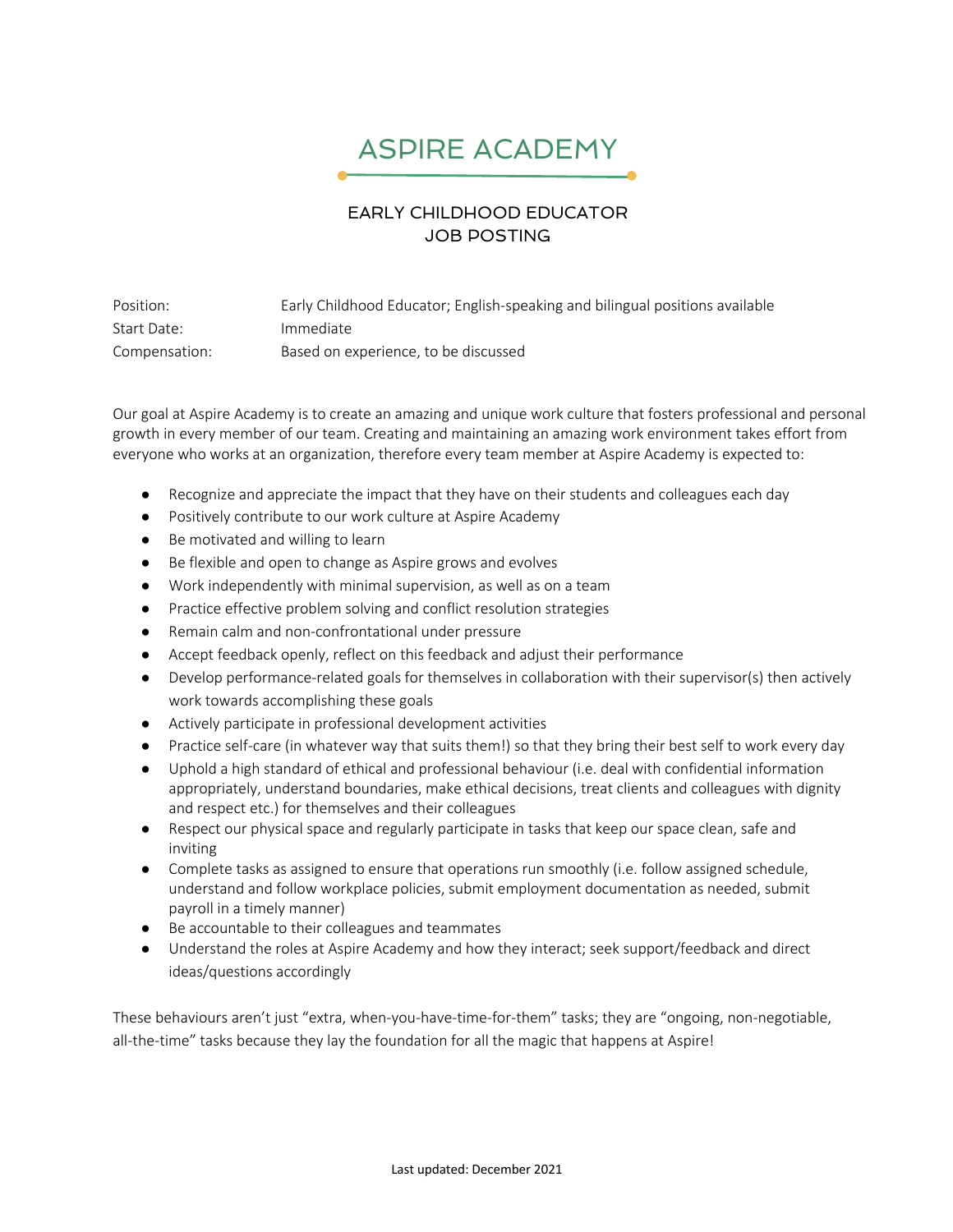At Aspire Academy, Early Childhood Educators (ECEs) work collaboratively with our Principal, Senior Therapists and Lead Therapists to guide the work of our Educational Therapists. Our unique approach to group learning incorporates a number of different teaching styles (i.e., small group, triadic, dyadic, one-on-one) and requires our team to work in a variety of capacities each day. To create an optimal learning environment for our students, our ECEs must think on their feet, problem solve on the spot, and work flexibly and collaboratively as a team. In addition to the behaviours listed above, an ECE at Aspire:

- Works directly under the principal
- Works within a specific classroom/group; in collaboration with the assigned Senior Therapist, Teacher, and Lead Therapist
- Mentors the small team of Educational Therapists that work within their classroom/group by providing ongoing support, guidance, and training
- Plans for the term using the IEP and relevant curriculum (i.e., Ontario Curriculum); plan and prepare daily lessons in collaboration with the teacher.
- Assesses students learning (ongoing, informal, and formal), adjusting and planning lessons accordingly
- Establishes and enforces classroom routines and rules that promote classroom discipline and structure
- Supports and assists with the day-to-day happenings in the classroom/group in order to ensure the program runs as smoothly as possible by;
	- o Incorporating ABA strategies under the supervision of the Senior Therapist and in collaboration with the Lead Therapist
	- o Playing an active role in program implementation: delivering instruction to students, assessing motivation, preferences, and effectiveness of reinforcers, participating in classroom planning, organizing activities, gathering, and preparing teaching materials etc.)
	- o Working collaboratively with the Lead Therapist to ensure that the classroom setup, structure, and lesson plans foster optimal programming for the students based on their individualized program goals
- Seeks support, guidance and clarification from the Lead Therapist as needed
- Actively participates in regular supervision meetings with the Principal
- Collaborates with the Educational Therapists and the Lead Therapist to complete assessments for new students
- Participates in brainstorming meetings with the Senior Therapist
- Collaborates with Lead Therapist and Senior Therapist to complete Progress Reports, Report Cards and Individualized Education Plans (IEPs) and participate in Progress Meetings and IEP Meetings
- Communicates with parents/guardians regularly regarding curriculum and learning related questions and concerns